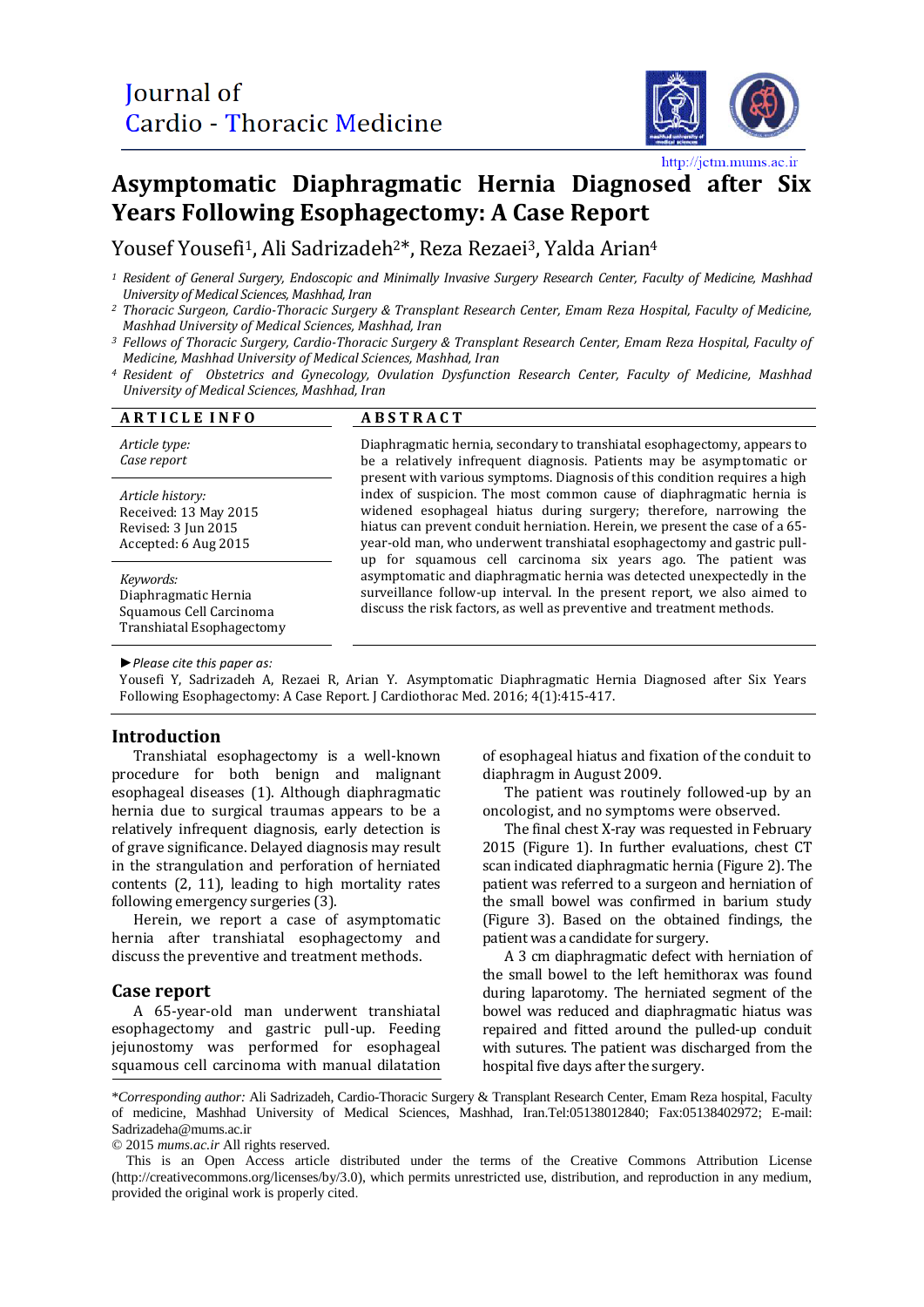

**Figure1.** Consolidation in lower zone of left lung



**Figure 2.** Herniation of conduit in left hemithorax in **CTscan** 



**Figure 3.** Small bowel herniation in barium study

## **Discussion**

The incidence rate of diaphragmatic hernia, following esophageal cancer surgery, has been estimated at 0.3-4% (4, 5). However, the incidence of asymptomatic hernia may be higher (5). These hernias may present immediately after surgery (within one week) or up to 2-7 years after the procedure (5, 7).

Patients may be asymptomatic or present with symptoms of respiratory distress, intestinal obstruction, fever, chest pain, cough or lower gastrointestinal bleeding (8, 9). Diagnosis of this condition requires a high index of suspicion. Delayed diagnosis may lead to the perforation of the bowel and high mortality rates (5).

Plain chest X-rays are useful for diagnostic purposes (7, 9, 10). Moreover, contrast X-rays can confirm the presence of bowel loops in the chest (10). When diaphragmatic hernia is diagnosed, surgery is usually recommended to prevent potential complications such as strangulation or perforation (6, 11). Based on the majority of published reports, transabdominal approach is preferable to other techniques; accordingly, this approach was applied in the present case. Other researchers have advocated thoracotomy in case of extensive abdominal adhesion (11).

Diaphragmatic hernia requires surgical reduction of the herniated bowel and repair of the diaphragmatic defect to prevent obstruction or strangulation of the contents, Also, bowel resection may be required in case of ischemia. The diaphragmatic defect is narrowed to fit the conduit either primarily or by use of a mesh (5-7, 9, 15).

Retrosternal reconstruction with closure of the hiatus is understandably the ideal approach for the prevention of diaphragmatic hernia. However, there are controversies regarding the optimal procedure for preventing hernia, following mediastinal reconstruction. Some surgeons recommend anchoring the stomach anteriorly to the hiatus (14), as conducted in the present case.

Overall, the main cause of this postoperative complication may be the extensive blunt dissection of the hiatus during esophagectomy (12). Interestingly, there are very few reports of herniation into the right chest. However, the reason for the left predominance is still undetermined (13).

# **Conclusion**

Diaphragmatic hernia after esophagectomy is a rare finding and may be severe in some cases. Herniation mostly develops into the left chest and involves the small bowel. Hiatus should be closed enough around the conduit to prevent the recurrence of hernia and ischemia of the conduit. It is recommended that chest X-rays be performed in surveillance intervals, even in disease-free patients.

## **Conflict of Interest**

The authors declare no conflict of interest